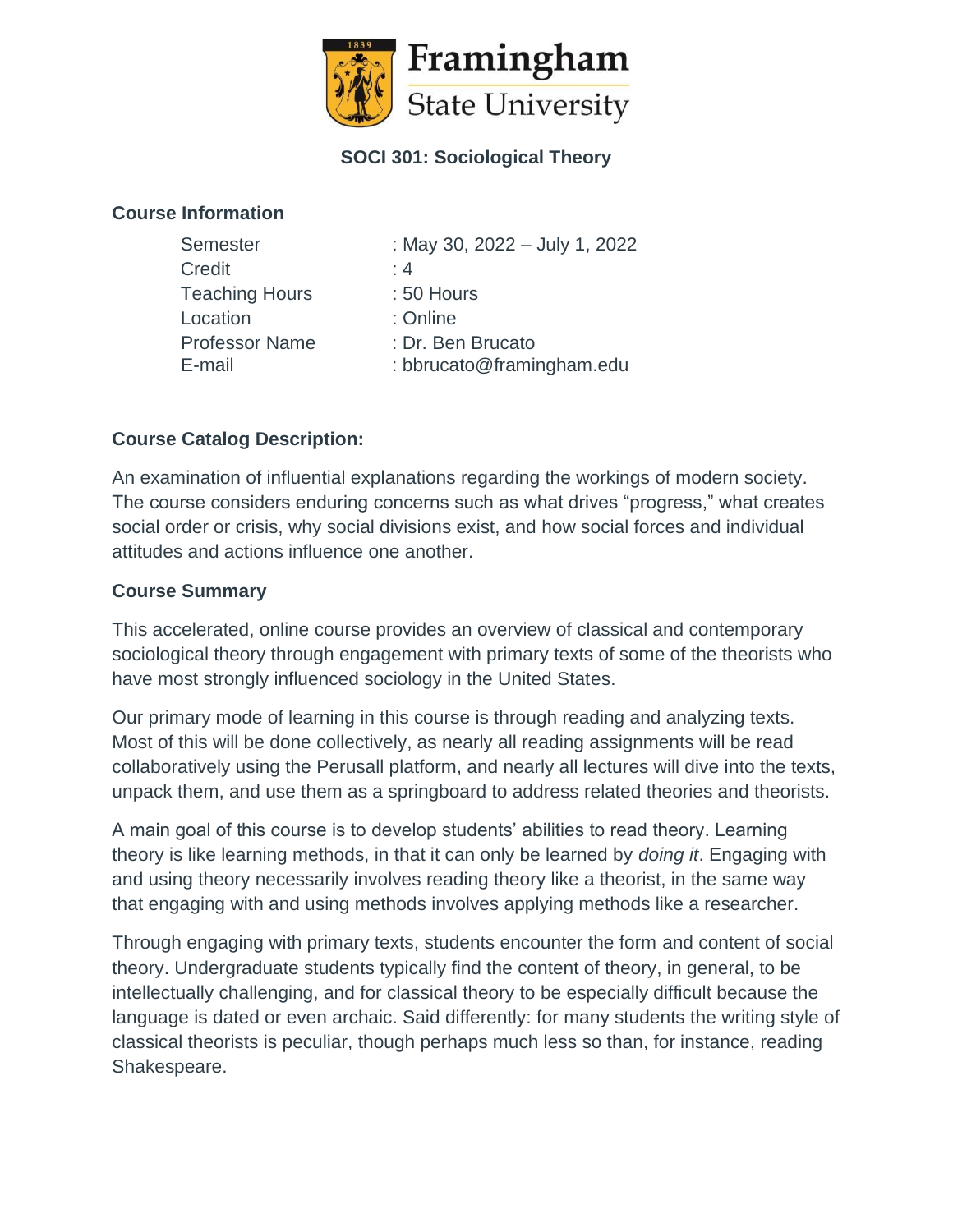

Just as sociology students only casually familiar with advanced mathematics may struggle at first in learning social statistics and quantitative methods, students who are not practiced in reading theory are certain to face challenges.

Unlearning can be even more difficult. You will encounter vocabulary, concepts, themes, and ways of conveying these that you are unfamiliar with, in the same way that you may not know before taking a social statistics class what a confidence interval is. At the same time, commonplace words are often used in technical, specific, and sometimes abnormal ways in theoretical works. I often tell my students that students who speak English as a second (or third) language are at an advantage, because they are less likely to presume the meanings of words that are used in specific ways by a theorist, and who are then forced to find meanings through their particular use.

Kyla Wazana Tompkins, Associate Professor of English and Gender and Women's Studies at Pomona College writes:

*theory is both descriptive of the world we live in and speculative as well, in that it seeks new worlds and new language to understand what seems to be "natural" and "normal." If the ideas that theory wants to express were easy to say, they would not need to be said. The work of undoing what you know, or what you think you know, is hard. You're going to have to work hard. We aren't here to learn what we already know.*

While we should learn to understand and appreciate works of theory in their own right, we should all work together to bring the works of classical theory out of the past and away from abstraction to find what is most relevant to understanding the social worlds we live in today.

This course is not (and cannot be) exhaustive. There are areas of theory that are underemphasized and overlooked. I have made an attempt to be thorough, while at times minimizing aspects of the sociological theory canon that have had diminishing returns. Our reading list tends to be—with notable exceptions—Eurocentric, androcentric, and heteronormative. Because the discipline has been dominated by white men and has been centered chiefly on the concerns and interests of white men, the reading list is also dominated by white men. We should always keep in mind how the identities and privileges of theorists shape and limit their work. Nonetheless, social theory since the latter half of the twentieth century has been profoundly shaped by postcolonial theory, which developed in the Global South, by peasant movements, and by women and sexual minorities. Some of the work that introduced these influences is included in the reading list and other such works will be introduced through lectures.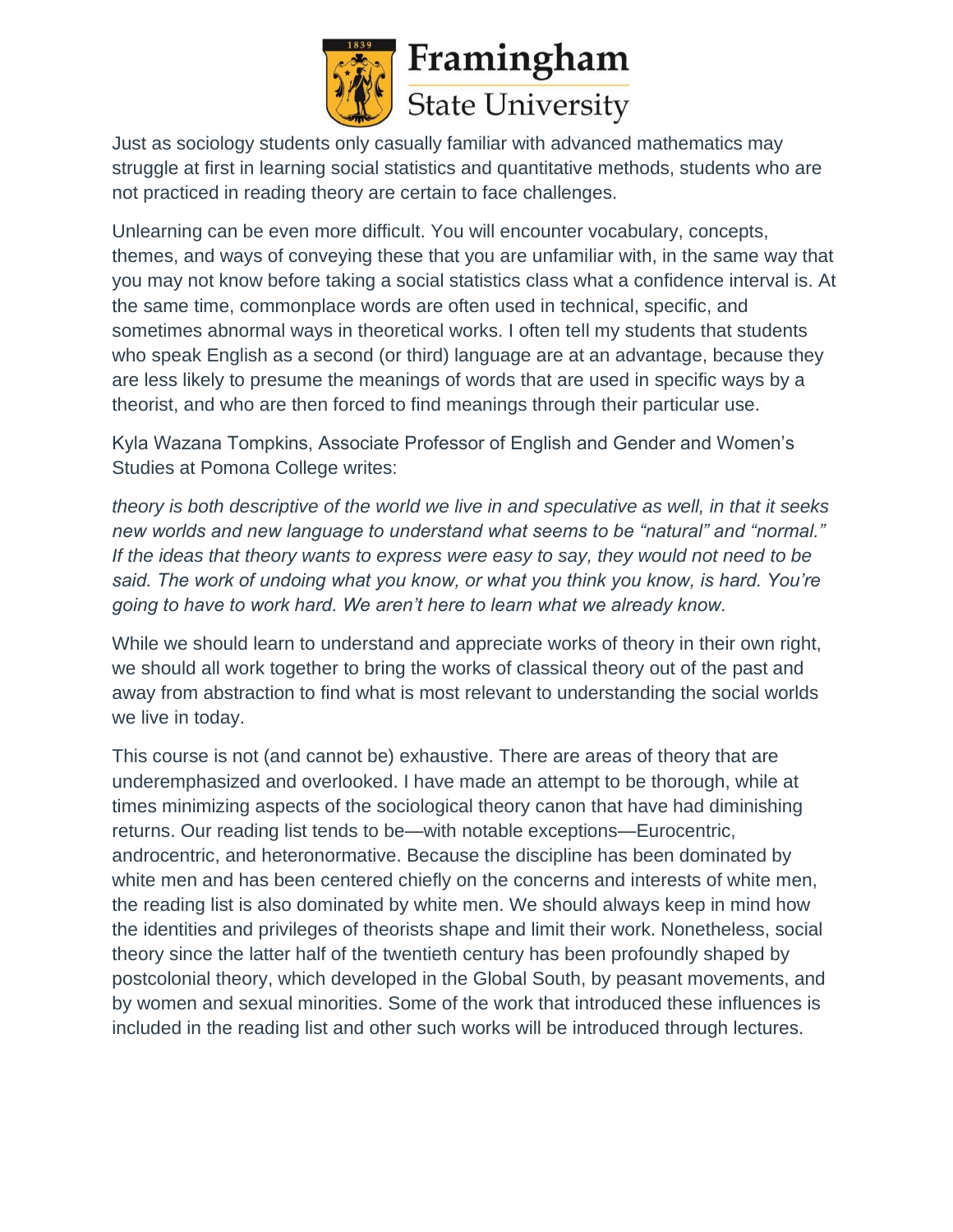

## **Course learning objectives**

- 1. Develop your ability to deeply and critically engage primary texts written by social theorists.
- 2. Contextualize the works of theorists in their contemporaneous moments.
- 3. Relate theoretical texts to our contemporary social situations.
- 4. Apply theories to explain specific sociological phenomena.
- 5. Collaborate in facilitating meaningful discussions about social theories and the ways they explain our worlds.

## **Course Structure**

This course relies extensively on collaborative learning. Course readings will use the Perusall platform for collaborative reading, allowing students to collectively annotate the text, ask and answer questions, and include comments to help "unpack" the main claims of the authors.

In all higher learning, students are responsible to their peers for enhancing the learning environment. Because of the structure of this course, that responsibility is clearer and so too are failures to meet that responsibility. Adequate preparation and participation must be consistent and thorough.

## **Course Policies**

Communication norms: Students will have opportunities to discuss with their classmates, to answer questions, and to participate in discussions. Each student is expected to adhere to the following norms:

- 1. **Take appropriate space:** Contribute to discussions and interactive lectures by asking thoughtful questions and answering questions posed by the instructor or other students, while not speaking so frequently that other students are unable to participate.
- 2. **Stay on-topic:** This course is driven by texts, and discussions should remain centered around assigned readings and themes raised in them, the information presented during class meetings, and prepared discussion questions.
- 3. **Intellectual merit:** Contributions to discussion and writing for assignments will be considered in terms of intellectual merit. There are many ways to confront social issues, and in this class, we will confront them *intellectually* and *sociologically*.
- 4. **Charity:** We will discuss early in the term the "principle of charity." Students should make a concerted effort to be charitable with the texts they engage, with their instructor, and with other students.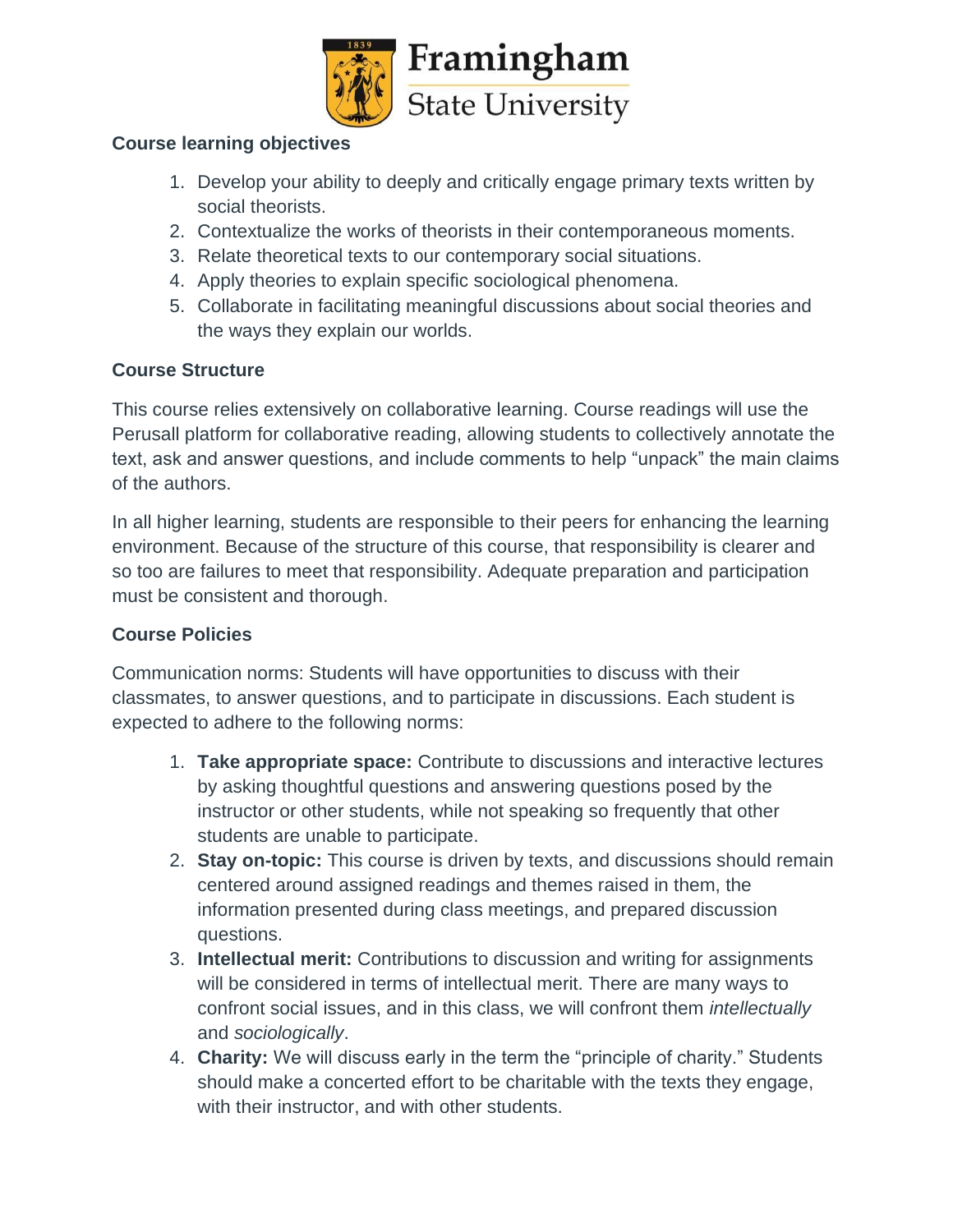

5. **Non-oppressive language:** Students should make their best attempts to use non-oppressive language.

Contacting your instructor: **Please review the syllabus for answers to your question before emailing me.** I may ignore emails with questions that are clearly answered with reference to the syllabus. I will make all reasonable attempts to answer emails within two business days, and to be quicker when major deadlines are approaching.

Late work: Assignments are available with significant time to complete before they are due. It is your responsibility to manage your own time. Without *both* exceptional circumstances and prior arrangements, late assignments are not accepted. Please contact your instructor as soon as possible to explain and document any exceptional situation that merits an extension.

**Notes, slides, video and audio recording:** Material provided for this course by your instructor is solely for use by students enrolled in this course. Students may only use notes, slides, and recordings for their own personal use. Students may not share notes, slides, or recordings without instructor permission. Giving or selling recordings to an outside vendor or entity without instructor permission is a violation of the instructor's copyright protection and may violate rules of the university.

Institution-wide policies (e.g., about plagiarism) are not reiterated here, but students are expected to follow all Framingham State University policies in this class.

The instructor reserves the right to amend course policies, and updates will be discussed in class and posted on Canvas.

## **Course Content Notification**

At times during this semester, we will be reading about, watching, and discussing things that may be disturbing to some students.

## **Reasonable Accommodations**

Your instructor is personally and professionally committed to making the class and the university community more accessible. When their needs are known in advance, your instructor will make appropriate accommodations for students with learning or other impairments, even if they are not registered with Disability Services; however, students are advised to work with Disability/Access Services (e-mail:

disabilityservices@framingham.edu) and the Center for Academic Success and Achievement (e-mail: academicsupport@framingham.edu). If you already have defined accommodations through Disability/Access Services, please ensure they send a notification as soon as possible.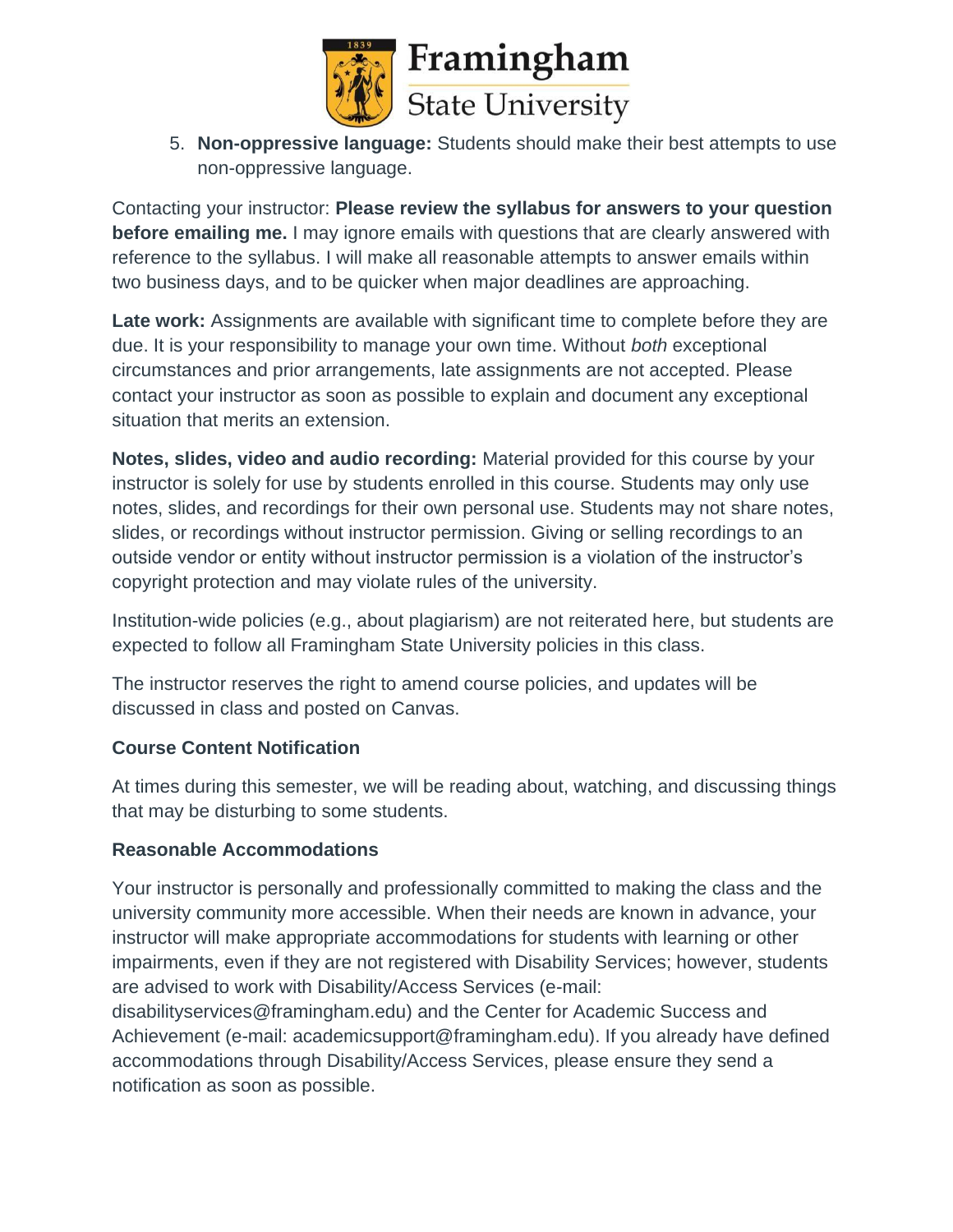

# **Course Assessments**

**Participation (60% of total)** Education research and your instructor's experience shows that class participation strongly correlates with overall learning and course performance.

- **Collaborative Reading (30%)** Each student has an obligation to members of the class to contribute to collaborative reading on Perusall. This is a large component of your grade, so it is imperative that you access and annotate every assigned reading.
- **Discussion Board Posts (30%)** There will be four in-depth discussion board assignments. At the end of weeks one through four, you will have discussion board assignments, where you will post in English about what you learned and discussed on Perusall. These posts will be for you to succinctly summarize some of your annotations and conversations. You are also required in these posts to note some open questions that you have. Prompts will be provided to help direct your writing and to help clarify my expectations. In weeks two through five, you will read posts from the prior weeks made by other students and comment on them. These comments are required and graded. Use your comments to help other students clear up confusion, to add to things they said by elaborating on a topic, or to summarize a point that they made that helped you learn more about a topic.

**Exam (30% of total)** There is one written exam that will have a combination of (8-10) short answer questions (answerable in 3-5 sentences) and (4-6) essay prompts (answerable in several paragraphs). The exam will take several hours to complete. Most of Week Five is devoted entirely to working on exams.

**Reflection and Self-Assessment (10%)** At the end of the term, students will reflect on what they have learned and assess their own progress in the course. You will have five days to complete the assignment. Questions will be provided to help direct your writing. Your responses should be 1 ½ to 2 pages long, single-spaced, with 1" margins, and in Times New Roman 12 pt font.

# **Grades will be assigned as follows:**

 $93-100% = A$  $90-92.9% = A$  $87 - 89.9 = B +$  $83 - 86.9 = B$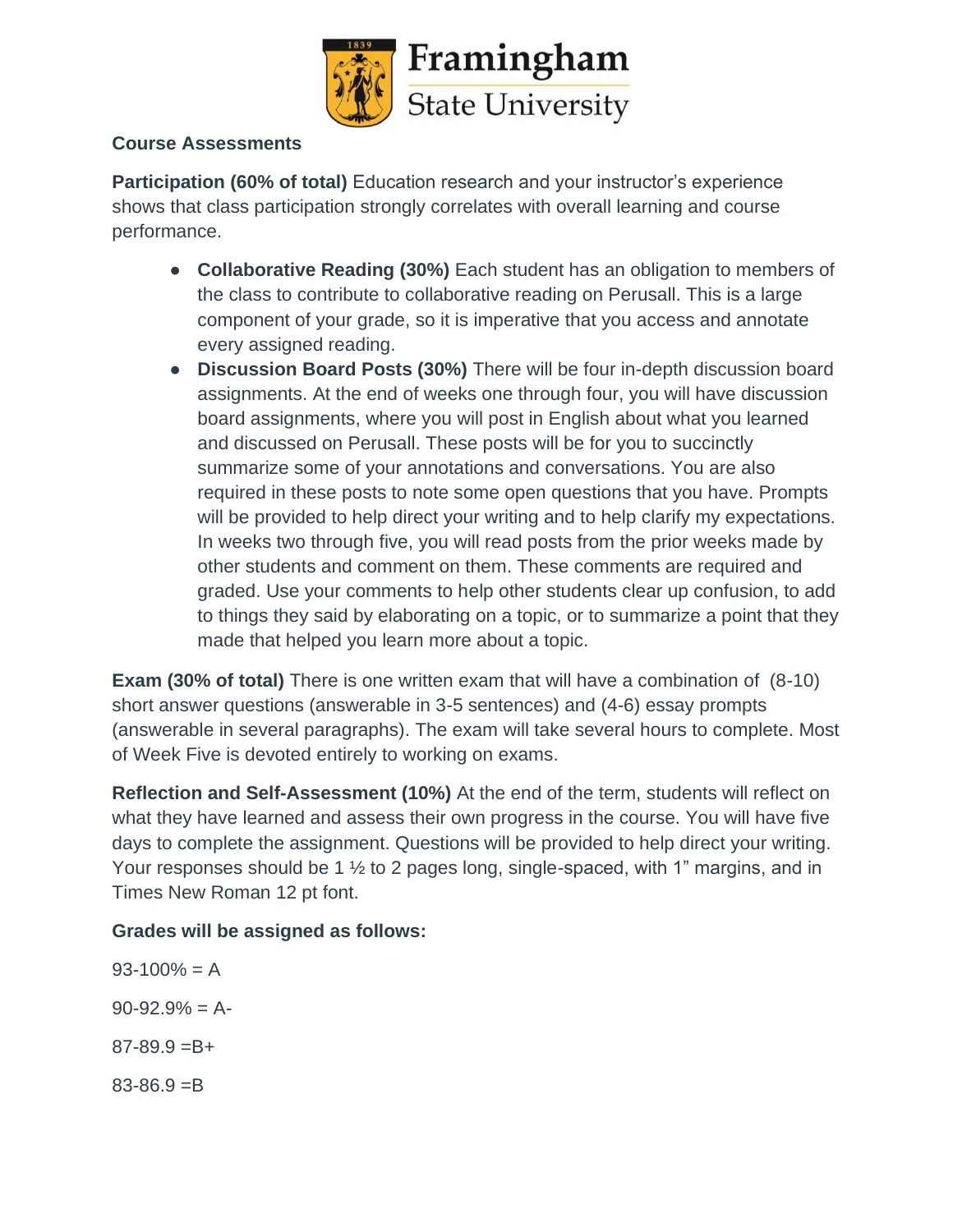

 $80 - 82.9\% = B -$ 

 $77 - 79.9\% = C +$ 

 $73 - 76.9\% = C$ 

- $70 72.9\% = C$
- $67-69.9% = D+$
- $63-66.9\% = D$
- $59.1 62.9\% = D$

 $0 - 59\% = F$ 

# **COURSE SCHEDULE AND READINGS**

NOTE:

- Refer to the class Canvas page for the most up-to-date assignments and specific due dates.
- Readings subject to change.
- There are no books to buy. All readings should be accessed through Perusall.

#### **Week 1:**

- Introduction: Dominant Figures in the Development of Sociology
- Karl Marx: selections from *The German Ideology*; *Economic Manuscripts of*  1844; Capital, Vol. 1; and *The Communist Manifesto* (with Friedrich Engels)

#### **Week 2:**

- Max Weber, selections from The Protestant Ethic and the Spirit of Capitalism; "Politics as a Vocation," and "Class, Status, Party"
- Emile Durkheim, selections from *The Rules of Sociological Method*, and *The Division of Labor and Social Solidarity*
- Georg Simmel, "The Metropolis and Mental Life," and "The Stranger"

#### **Week 3:**

● W.E.B. Du Bois, selections from *The Souls of Black Folk*, and *Black Reconstruction*